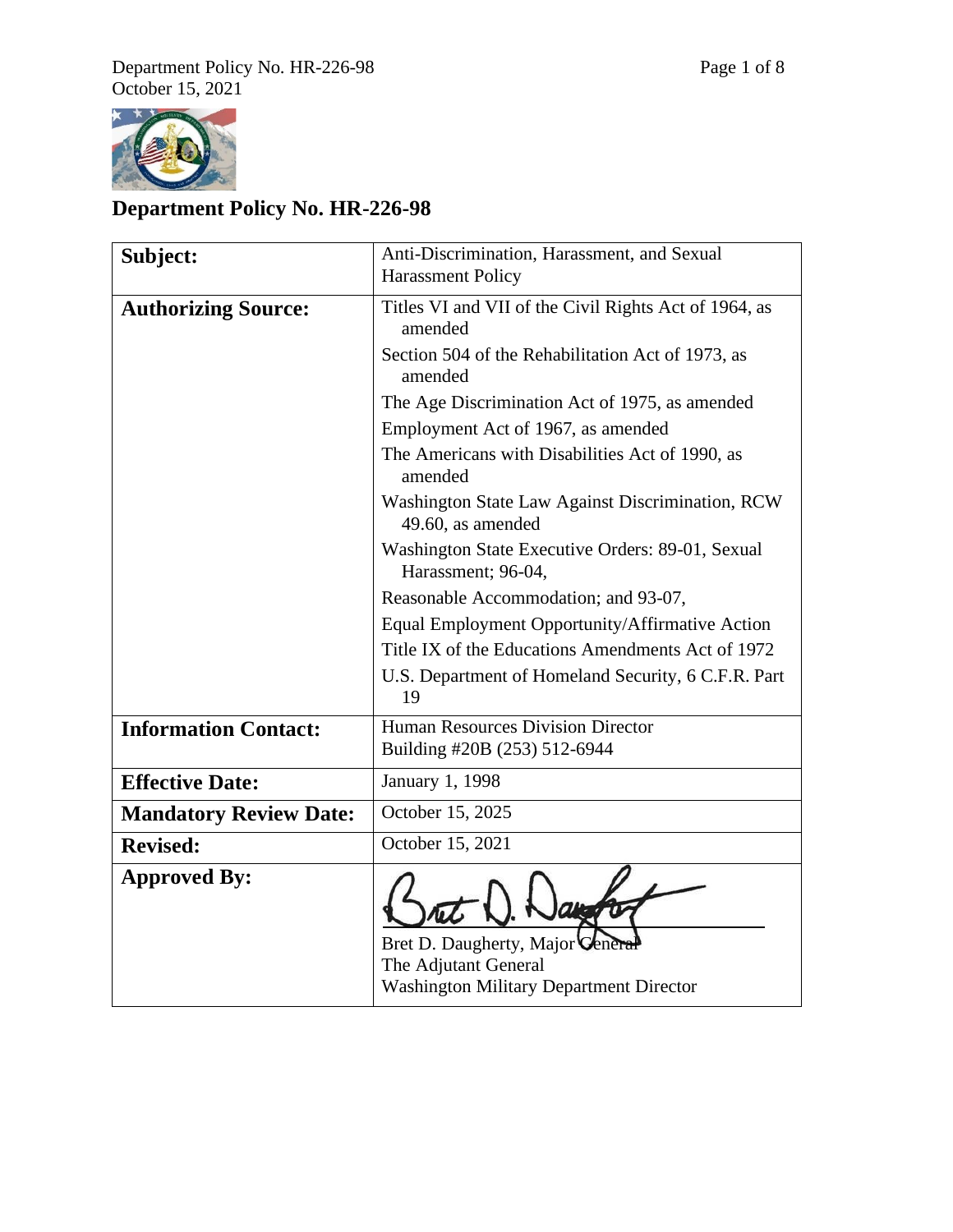### **Purpose**

The Washington Military Department (WMD) is an equal opportunity employer who is committed to achieving inclusivity and respect in our work environment and ensuring that employees are treated respectfully and are free from discrimination and harassment, including sexual harassment. Additionally, WMD complies with Federal civil rights laws and is committed to providing its programs and services without discrimination.

### **Scope**

This policy applies to all employees, applicants for state employment, contractors, vendors, interns, volunteers (paid or unpaid) including members of Washington State Guard, and all other persons conducting business with the WMD.

## **Policy**

Discrimination, harassment, and sexual harassment of any kind are prohibited by law and will not be tolerated. It is the responsibility of all employees, contractors, and volunteers to foster and maintain a welcoming, inclusive, professional and safe workplace.

Ensuring equal employment opportunity is a vital responsibility for all of us at the WMD. Therefore, it is a violation of policy to:

- 1. Discriminate in the provision of employment opportunities, benefits, or privileges;
- 2. Discriminate in the participation and benefits from programs, activities, and services;
- 3. Create discriminatory work conditions; or
- 4. Use discriminatory evaluative standards in employment or award of services if the basis of that discriminatory treatment is, in whole or in part, based on membership in a protected class, or retaliation for assisting in the investigation of a complaint.

In addition to the conduct outlined in our respectful work environment policy (Respectful Work Environment HR-266-20), harassment based on a protected class is prohibited. Harassment is when, based on membership in a protected class, an employee must endure offensive conduct as a condition of continued employment, or when the conduct is severe or pervasive to create a work environment that a reasonable person would consider intimidating, hostile, or abusive. Types of harassment that fall within this category include, but are not limited to the following:

- Sexual Harassment
- Gender-based Harassment
- Racial and/or Ethnic Harassment
- Age-based Harassment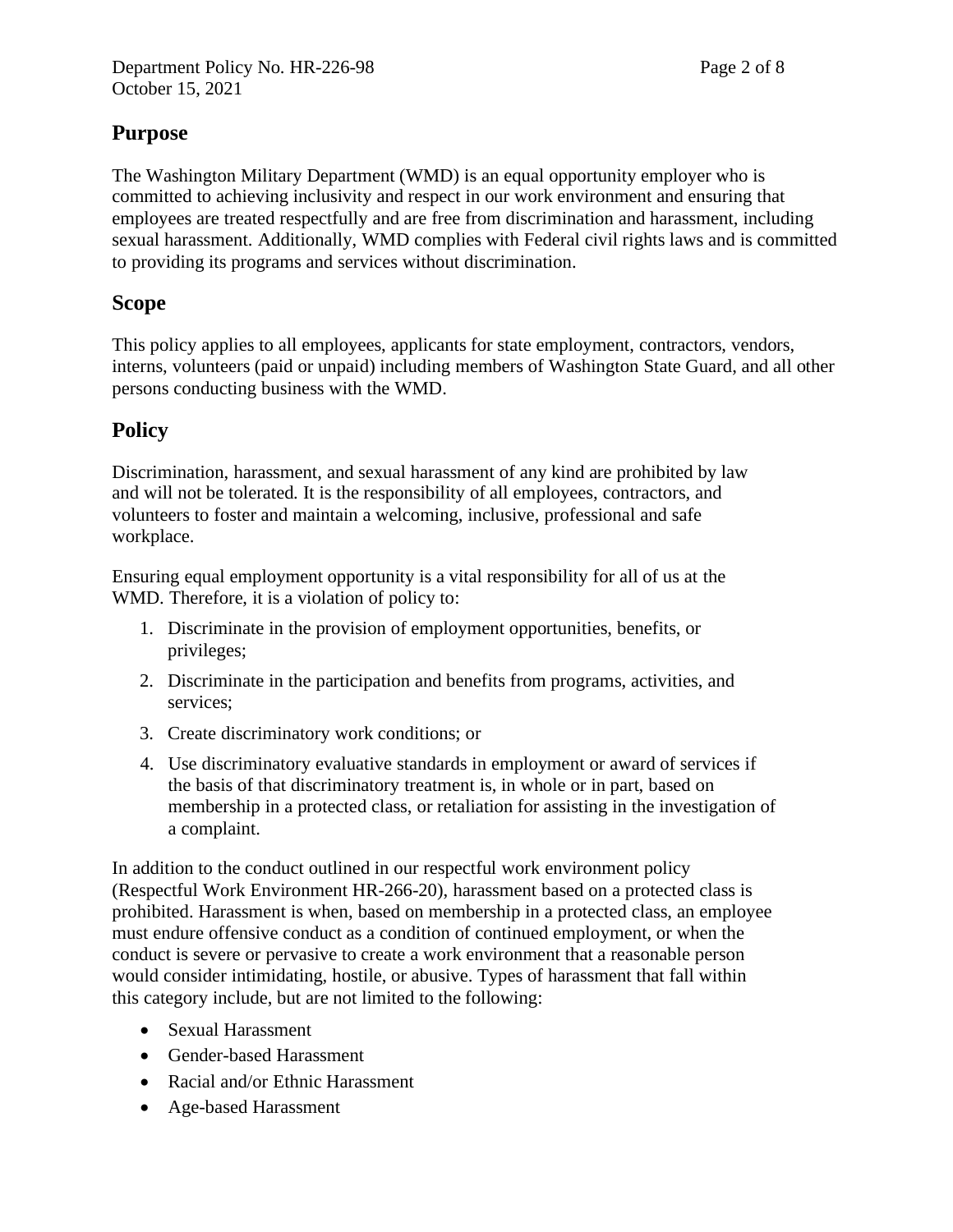- Disability-based Harassment
- Sexual Orientation Harassment
- National Origin Harassment
- Religion-based Harassment

For example, regarding sexual harassment, it is prohibited to harass a person (an applicant or employee) because of that person's sex, gender identity or gender expression. WMD will not tolerate sexual harassment of any kind. This includes unwelcome sexual advances, requests for sexual favors, quid pro quo, and other verbal or physical conduct of a sexual nature. Such behavior constitutes sexual harassment when it explicitly or implicitly affects an individual's employment, interferes with an individual's work performance, or creates an intimidating, hostile, or offensive work environment.

Sexual harassment is an unlawful employment practice prohibited by Title VII of the Civil Rights Act of 1964 and RCW 49.60. Sexual harassment can occur in a variety of circumstances. The victim as well as the harasser may be any gender. The harasser can be the victim's supervisor, a supervisor in another area, a coworker, a contractor or other agent of the employer, or a nonemployee such as a client or a customer. The victim does not have to be the person harassed but could be anyone affected by the offensive conduct even if unintended by the perpetrator. Behaviors leading to sexual harassment can include, but is not limited to, gestures, innuendos, jokes, inappropriate comments of a sexual nature, unwelcome or unwanted attention, or playful banter.

WMD has established a process for reporting discrimination, harassment, and sexual harassment complaints, and will ensure that all individuals are protected and provided relief from any form of discrimination or sexual harassment in the workplace.

#### **A. Responsibilities**

All employees regardless of position are responsible to:

- Read and comply with this policy;
- Request an interpretation of this policy from their supervisor if they are unsure whether any of their behaviors or circumstances may be present or future violation of this policy;
- Treat all other employees in a manner consistent with this policy and without discrimination, harassment, or sexual harassment;
- Consider being an ally for those facing discrimination, harassment, and sexual harassment by courageously speaking up when this behavior is observed and/or report any violations of this policy to their supervisor, their chain of command or Human Resources;
- Take Sexual Harassment Prevention for All Employees within 30 days of hire and at least annually thereafter; and
- Participate in an investigation under this policy when requested.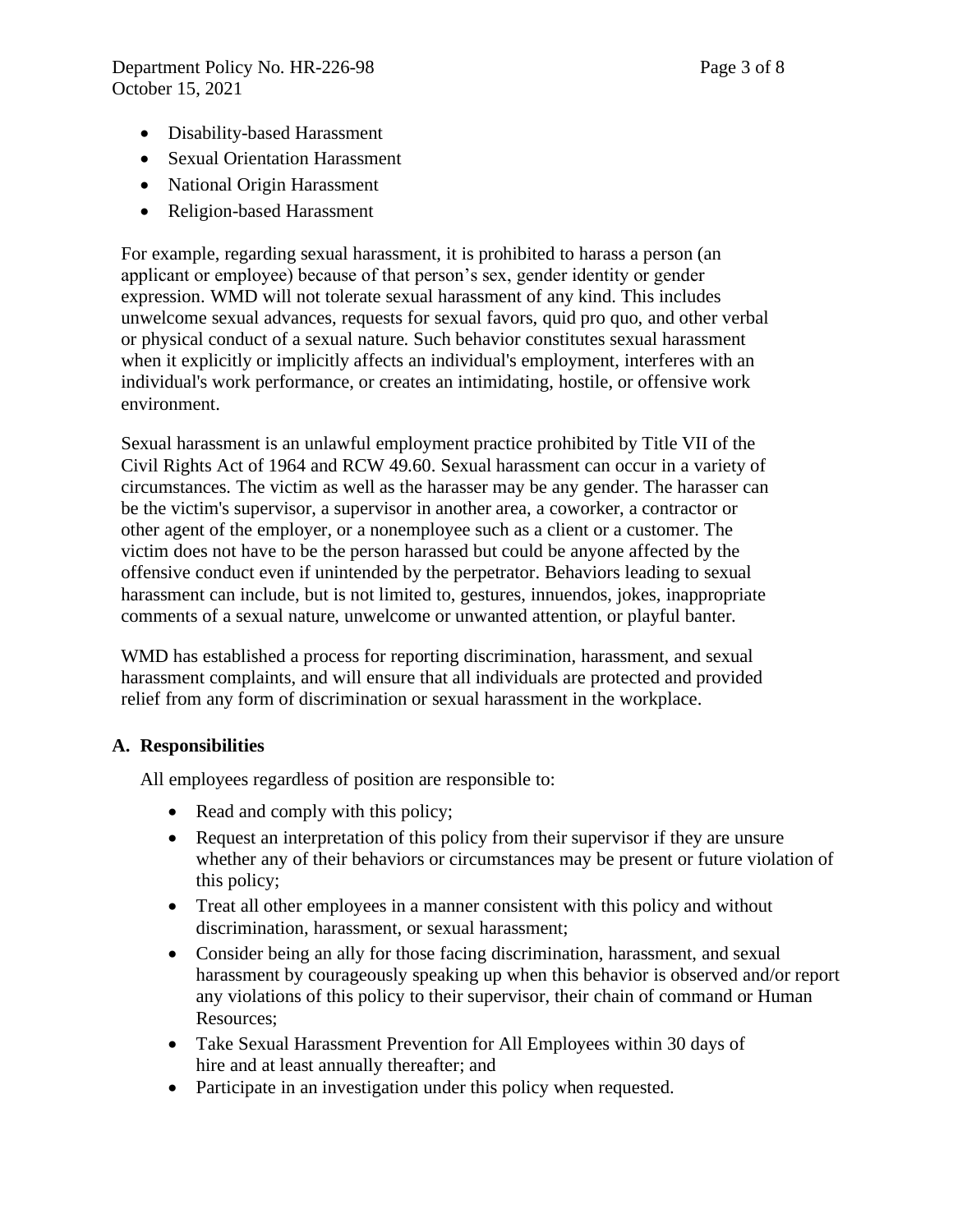In addition to the above, all supervisors, managers and leaders at WMD are responsible to:

- Make employees aware of this policy;
- Provide, with appropriate assistance from Human Resources, interpretations to employees regarding potential violations of this policy;
- Lead by example. Create and maintain a workplace free from discrimination, harassment, and sexual harassment;
- Watch for signs and symptoms of violations of this policy (not just for the employees they manage but for the agency) including changes in employee behavior and conduct and be proactive in addressing them when noticed;
- Do not condone or ignore violations of this policy, or give employees the impression that you are;
- Document, report and respond in an appropriate and timely fashion to incidents of discrimination or harassment toward employees, applicants, volunteers, or persons having business with the WMD;
- Promptly notify the Human Resource Office of any complaints received;
- Maintain the confidentiality of all such reports to the extent provided/allowed by law;
- Take Sexual Harassment Prevention for Supervisors training within 30 days of hire and annually thereafter;
- Develop competencies in expectations/evaluations of leaders that evaluate their performance on meeting the directives and goals this and the other Diversity, Equity, Inclusion (DEI) policies; and
- Understand that they are held accountable for the success of this policy and are expected to explain how they work- to comply, achieve and exceed the goals identified in this policy.

#### **B. Failure to Follow Responsibilities**

The responsibilities indicated here are not optional and failure to follow them may lead to discipline, up to and including termination.

#### **C. Policy Review Requirements**

Leadership will review this policy for effectiveness at least once every three years, unless there is a rule or statutory change necessitating an earlier review, change, or update.

#### **D. Accountability for Executive Leadership**

In their responsibility as agency leaders, division directors will be accountable to ensure required training, diversity council participation and inclusionary hiring practices.

#### **E. Reporting/Filing a Complaint**

We strongly encourage employees, applicants, volunteers, program beneficiaries or others who have business with WMD who witness discrimination, harassment, sexual harassment, or retaliation to report violations. We recognize that victims and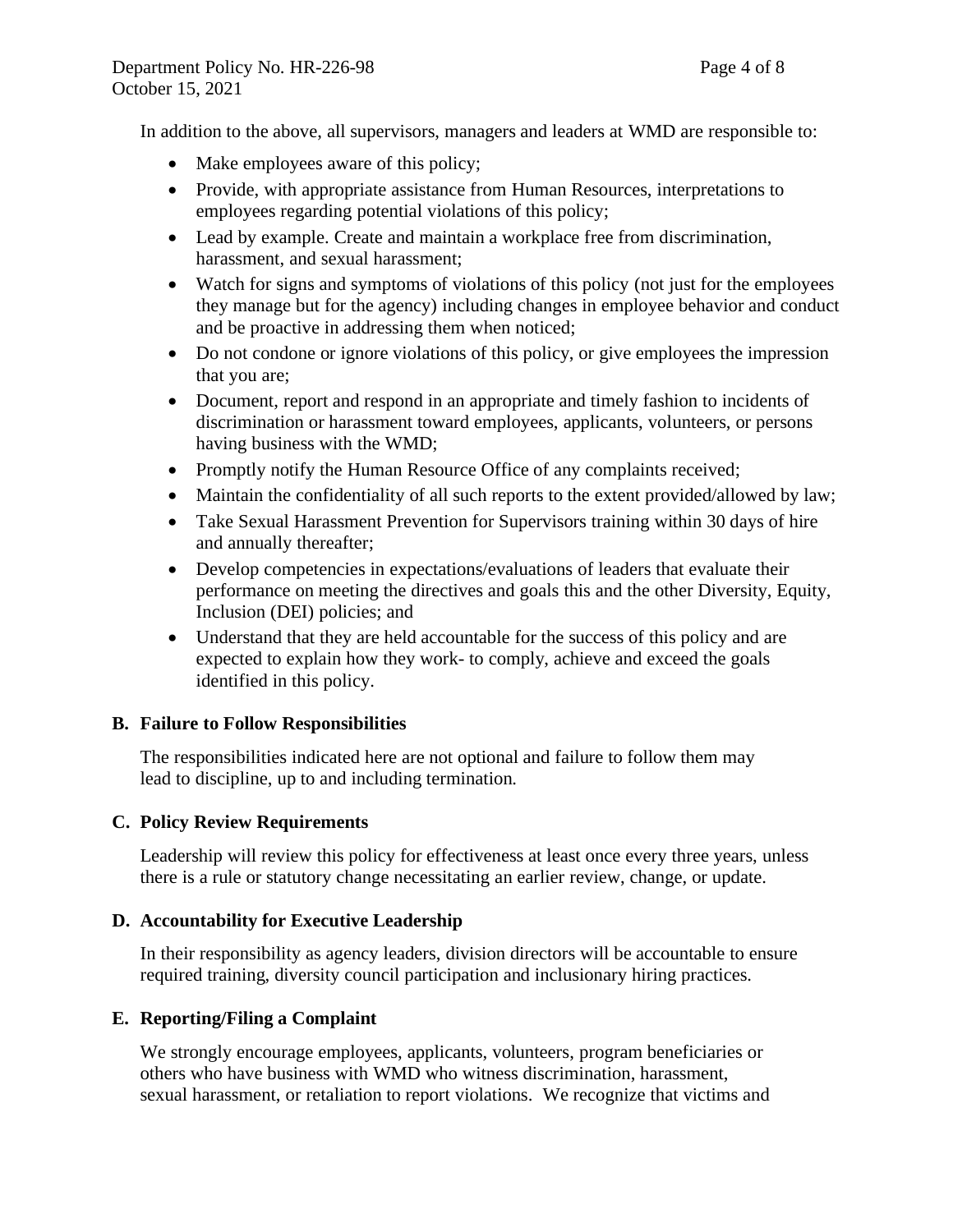bystanders who experience or witness this behavior may feel uncomfortable reporting violations. Reporting of this conduct minimizes future violations of this policy and helps maintain a harassment-free work environment.

A complaint alleging discrimination, harassment, including sexual harassment, and/or retaliation should be submitted as soon as possible after the alleged violation occurred to:

Human Resources Division Director (Preferred method) Washington Military Department State Human Resources Office Camp Murray, Building #20b Tacoma, WA 98430-5006 **(253) 512-7940**

#### **Violations can also be reported to any WMD supervisor, manager, or executive leader who will refer the complaint to the Human Resources Office.**

Complaints shall be in writing and include a description of the act which caused the policy violation including the location and date of the action, as well as the name, address, and phone number of complainants and witnesses if available. Upon request, alternative means of filing complaints such as personal interviews or tape recordings of the complaint will be made available for persons with disabilities.

When an individual comes forward with a complaint, the WMD cannot promise complete confidentiality, due to the need to investigate the issue properly. However, the identity of the complainant, other witnesses and the details of the allegations will be kept as confidential as possible in accordance with state and federal regulations.

#### **F. Written Acknowledgement of Receipt of Complaint**

The Human Resources Division Director will provide written acknowledgement, of all complaints filed in accordance with this procedure, within seven (7) calendar days of their receipt. The acknowledgement will identify a point of contact and provide a reasonable time frame for further response to the complainant.

The complainant shall also be informed of the status and outcome of an investigation.

#### **G. Investigation of Allegations**

- 1. The WMD will promptly investigate allegations of discrimination, harassment, sexual harassment, or retaliation.
- 2. The Human Resources Division Director may determine the need to request the investigation be completed by a neutral, outside party with appropriate investigation skills.
- 3. All employees shall cooperate in all phases of the investigative process.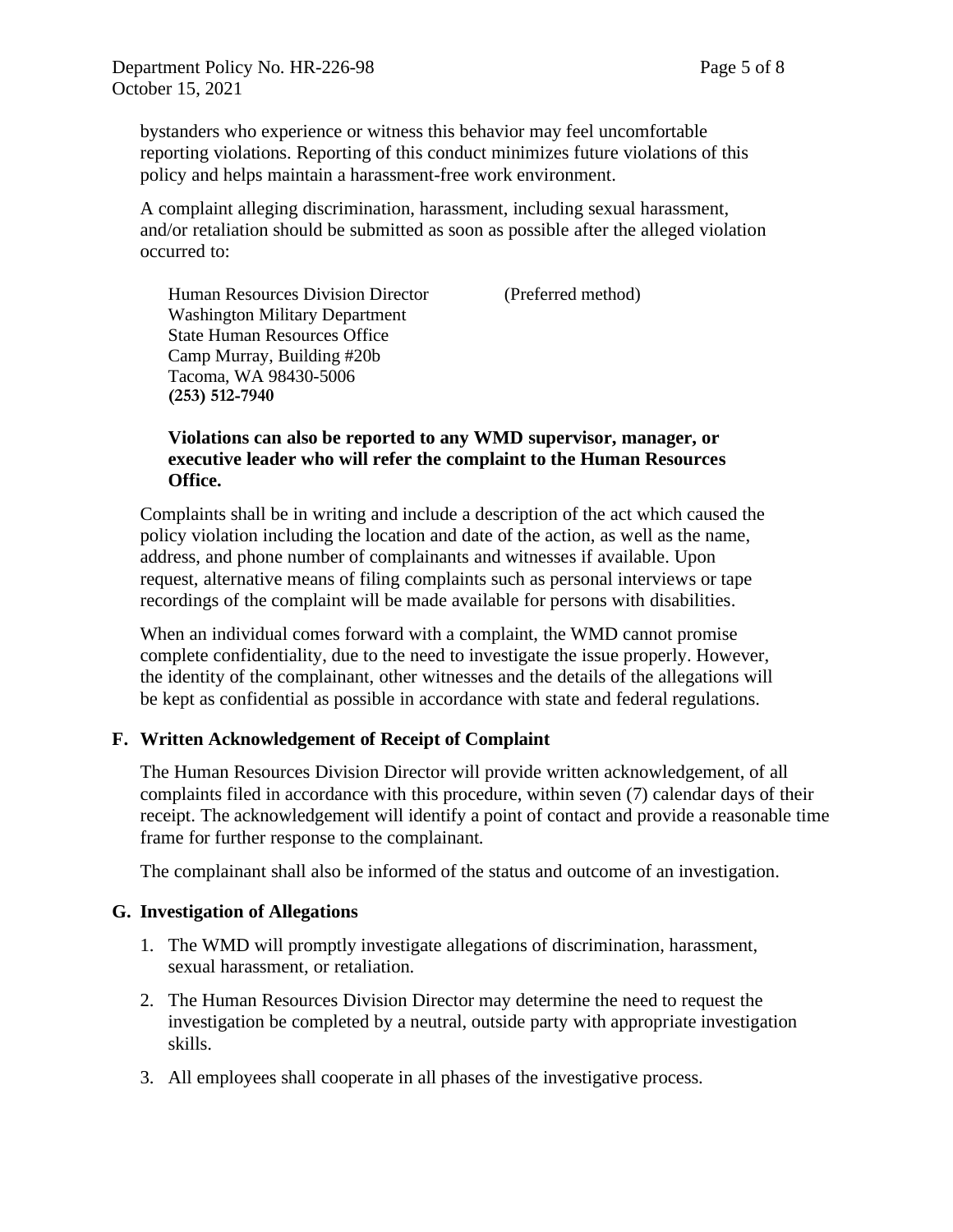- 4. The investigation of complaints under this procedure shall be conducted in a confidential manner. Any employee who is a participant in the investigation and violates the confidentiality of the investigation where the integrity of the investigation could be compromised may be subject to corrective and/or disciplinary action.
- 5. Responses to public records requests will be provided in accordance with RCW 42.56.660 and 42.56.675.
- 6. Where such allegations are substantiated, we will take appropriate corrective or disciplinary action. This process includes support to victims and bystanders.

#### **H. Retaliation**

Retaliation or attempted retaliation against employees, applicants, volunteers, program beneficiaries, or other persons having business with WMD who file a complaint under this policy or who participate in an investigation will not be tolerated.

Any employee found to have retaliated against individuals covered by this policy who report allegations of sexual harassment or discrimination or who participate in an investigation will be subject to corrective and/or disciplinary action, up to and including dismissal.

#### **I. Response**

- 1. In accordance with WAC 357-25-027 the WMD has a legal obligation to respond to allegations of behaviors covered by this policy. WMD is committed to responding to promote and ensure an inclusive, respectful, and safe culture.
- 2. Individuals who are not satisfied with the Human Resources Division Director's response to their complaint may request a review by the Adjutant General (Department Director) or designee. Requests must be submitted in writing within seven (7) calendar days of the Human Resources Division Director's written response. The Adjutant General (Department Director) or designee will review the Human Resources Division Director's response and attempt to seek resolution.
- 3. The Adjutant General (Department Director) or designee will provide a written response within twenty-one (21) calendar days from the date of receipt.

#### **J. Right to File Complaints to Outside Agencies**

All covered persons have the right to file a discrimination, harassment, and/or retaliation complaint with outside agencies such as:

- 1. The Washington State Human Rights Commission (WSHRC) under RCW 49.60.230 [www.hum.wa.gov,](http://www.hum.wa.gov/) 1-800-233-3247 or
- 2. The Equal Employment Opportunity Commission (EEOC) under Title VII of the Civil Rights Act of 1964 - [www.eeoc.gov,](http://www.eeoc.gov/) 1-800-669-4000 or 1-844-234-5122 or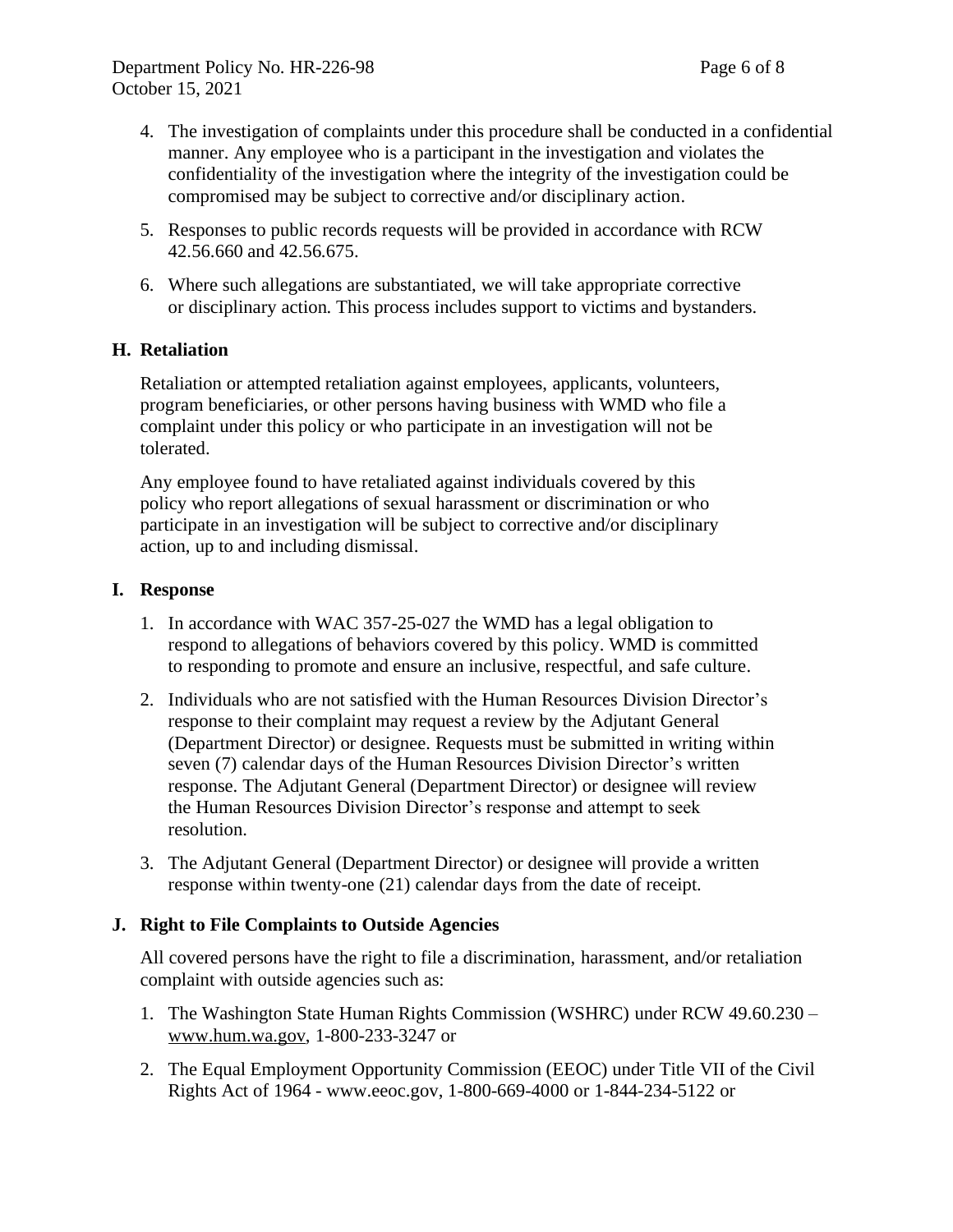- 3. Homeland Security, Office for Civil Rights and Civil Liberties under Federal civil rights laws – [www.dhs.gov/crcl,](http://www.dhs.gov/crcl) 1-866-644-8360
- 4. Represented employees may also file a grievance under their collective bargaining agreement.

#### **K. Discussion and Disclosure**

In accordance with state law, an employer in the state of Washington may not require an employee, as a condition of employment, to sign a nondisclosure agreement, waiver, or other document that prevents the employee from disclosing sexual harassment or sexual assault occurring in the workplace, at work-related events or between employees, or between an employer and employee off the employment premises. Any document signed by an employee as a condition of employment that has this effect is void and unenforceable under RCW 49.44.210.

In this section the term "Employee" does not include human resources staff, supervisors, or managers when they are expected to maintain confidentiality as part of their assigned job duties. It also does not include individuals who are notified and obligated to participate in an open and ongoing investigation into alleged sexual harassment and asked to maintain confidentiality during that investigation.

#### **Metrics and Data Points**

The following data and criteria will be reviewed at least annually and will be used to determine the success of this policy:

- 100% of employees sign off that they have reviewed and understand the policy and their responsibilities.
- 100% of employees take Sexual Harassment Awareness and Prevention training within 30 days of hire and annually thereafter.
- 100% of leaders have competencies and are rated on their performance towards meeting the objective of DEI and this policy.
- 100% of employees have completed DEI Training, either as sponsored by Department of Enterprise Services (DES) or an equivalent authorized training.

### **Definitions**

**Discrimination:** Unfavorable or unfair treatment of a person or class or persons in comparison to others who are not members of the protected class, or retaliation for complaints related to discrimination against a protected class.

**Harassment:** Verbal, nonverbal, or physical conduct that threatens, intimidates, coerces, offends, or taunts another person (including sexual, racial or ethnic slurs) that interferes with the employee's ability to perform their job.

**Protected Class:** A person's religion, age, sex, status as a breastfeeding mother,